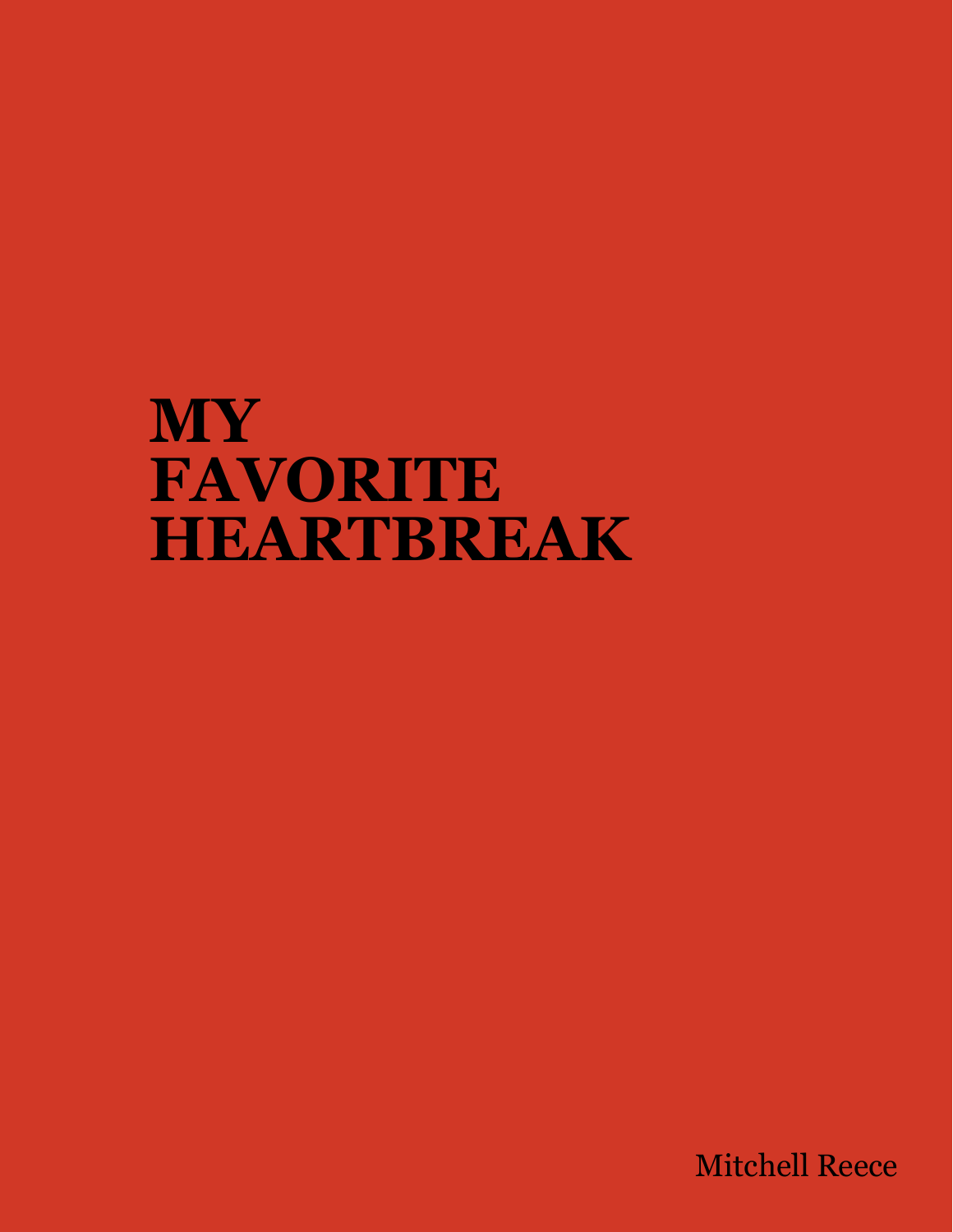## **MARTYRDOM**

## **P R I P O L I T C A L S O N E R** olitical prisoners are agents of activism that has been imprisoned for her or his political beliefs. They have opposition towards elitist politicians and strive for servanthood amongst working-class citizens..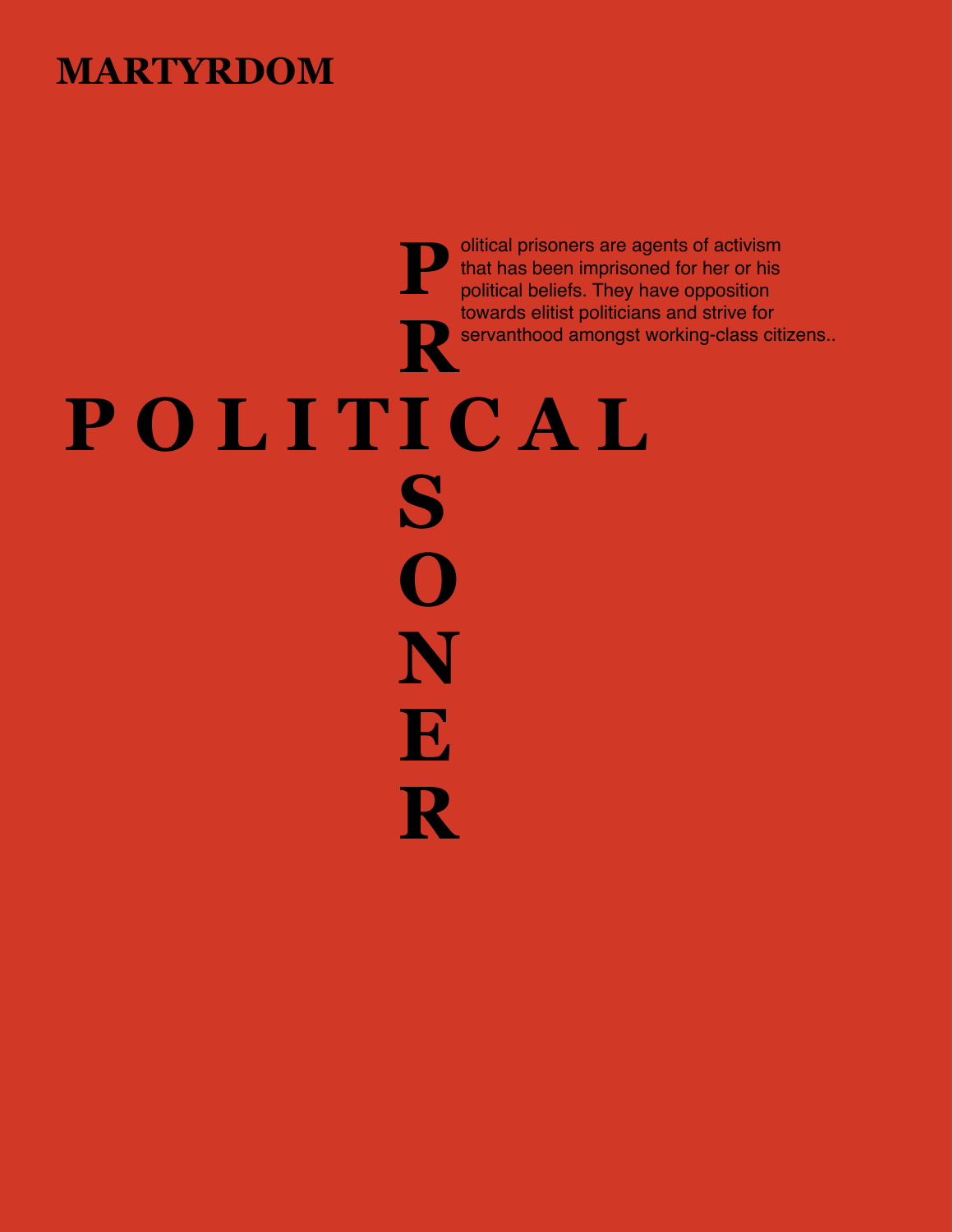## **ASSATA SHAKUR** Joanne Deborah Chesimard

Engulfed in Wilmington North Carolina's segregated infrastructure, Assata Shakur was an activist in her ideologies as a revolutionary in her adult years. She moved to Queen's New York and embraced the essence of our African ancestral history. Black people invented many innovations in America that went unrespected. While studying in college, she began to question how Black and Brown people were presented in historically, economically, politically, ad structurally. Her beliefs in this period of enlightenment began to strengthen her opposition to our capitalistic society where Nazis and bigots policed our communities.

No one is going to give you the education you need to overthrow them.

Nobody is going to teach you your true history, teach you your true heroes,

Knowledge will help set your free.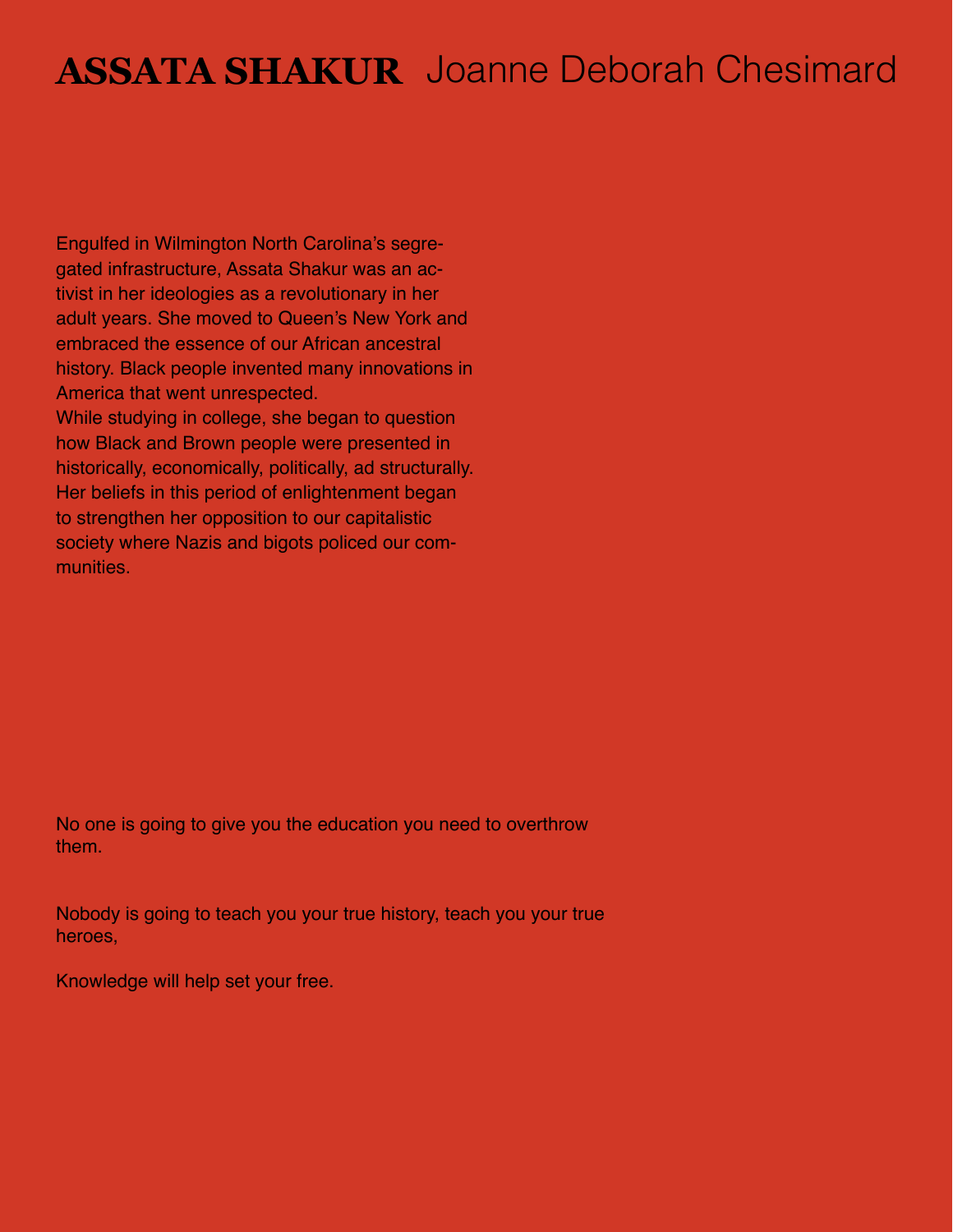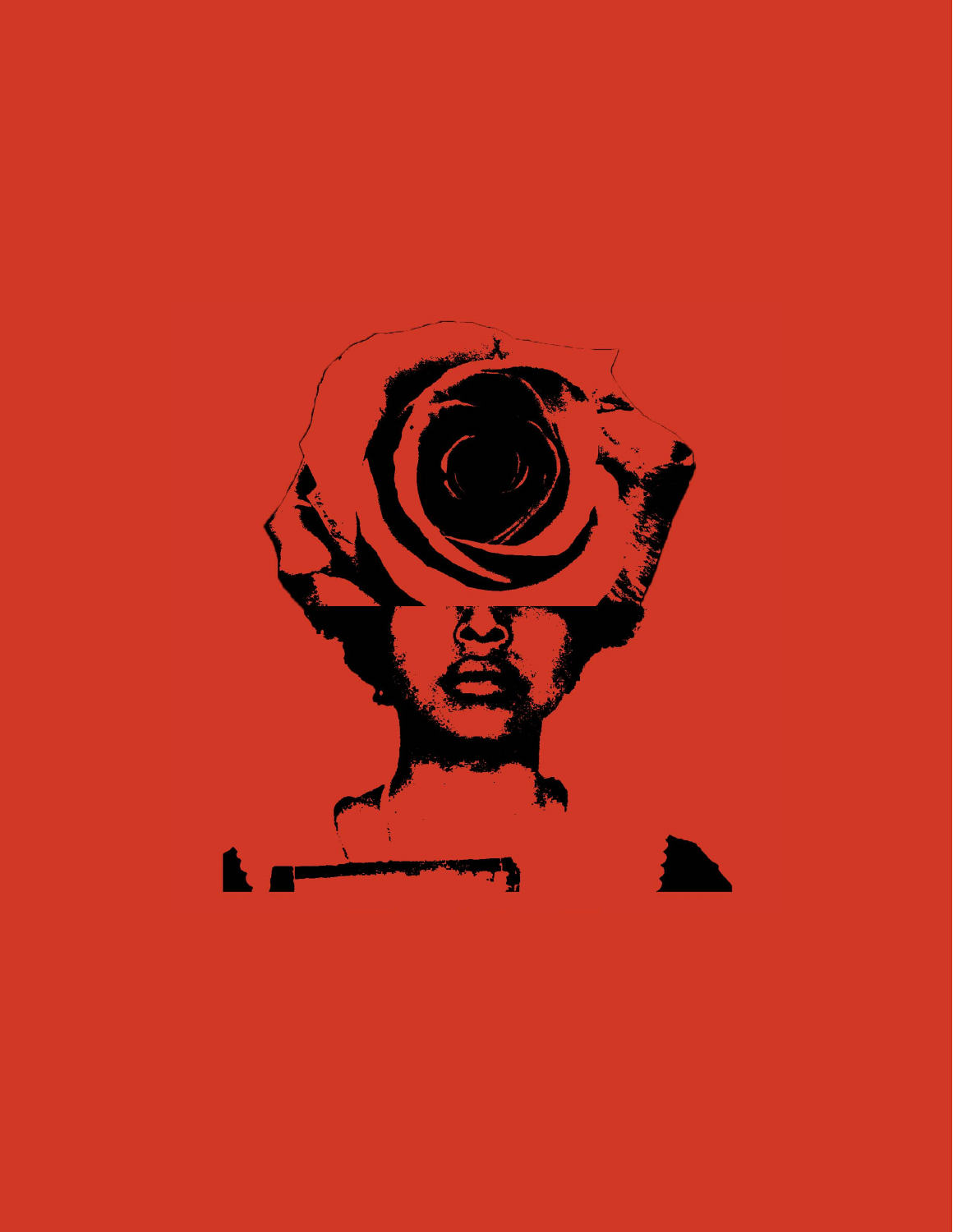### **SHE WHO STRUGGLES**

### **FOR THE PEOPLE**

### **THE THANKFUL**

Assata married herself to a rich culmination of Assata married herself to a rich culmination of great thinkers at the Manhattan Community College entitled the Golden Drums Society. She gained a deeper love and embracement of her ancestral strength. Building upon the ideologies of those who lead the Civil Rights, she resisted the elitistic racist perspectives of America.

"The thing that influenced me the most was history, reading, and understanding that Black people struggle".

It was not a process where people were enslaved and went through that whole thing as victims. Our people had a rich strong history and intellectual history, a history of taking over slave ships, strikes, to building

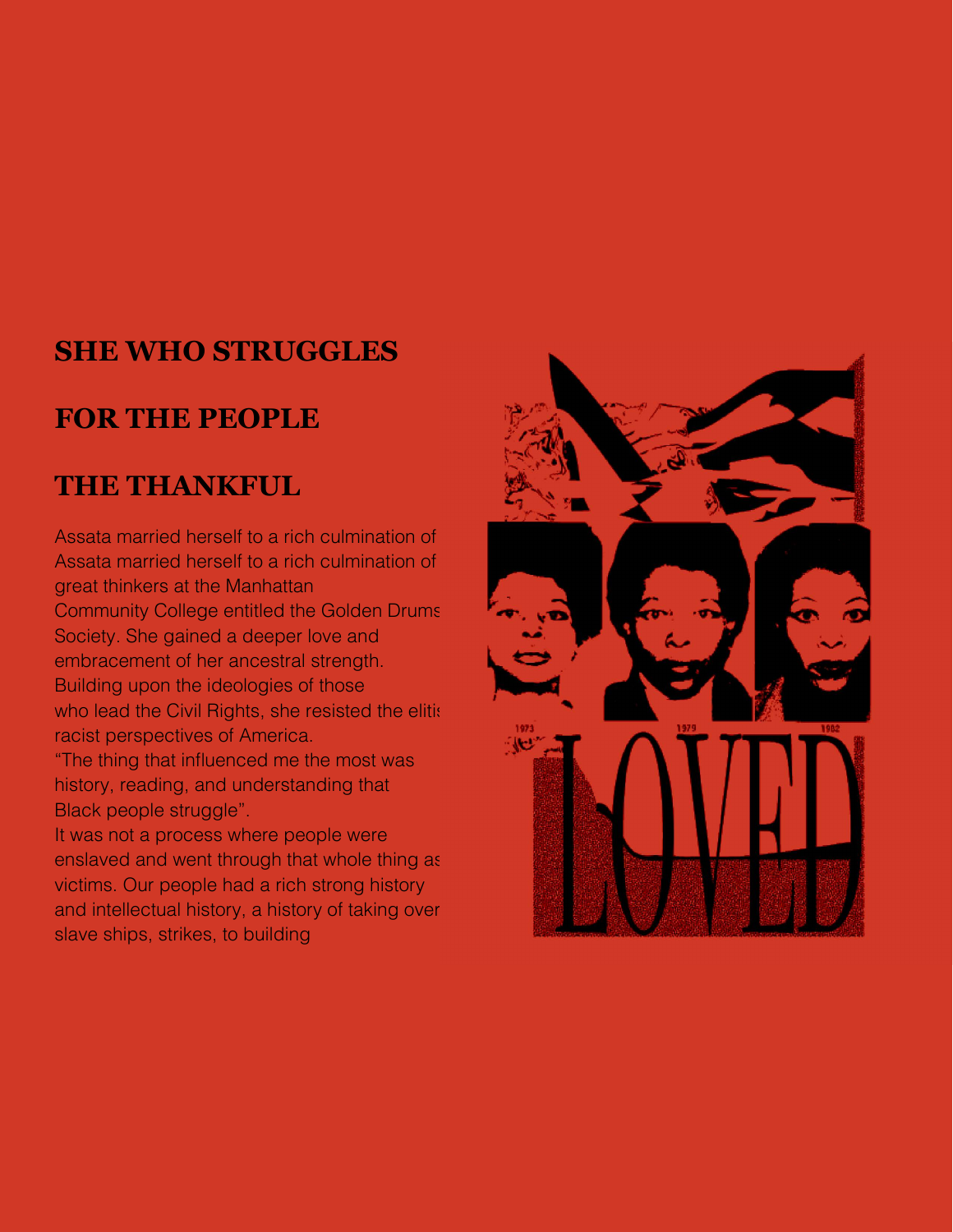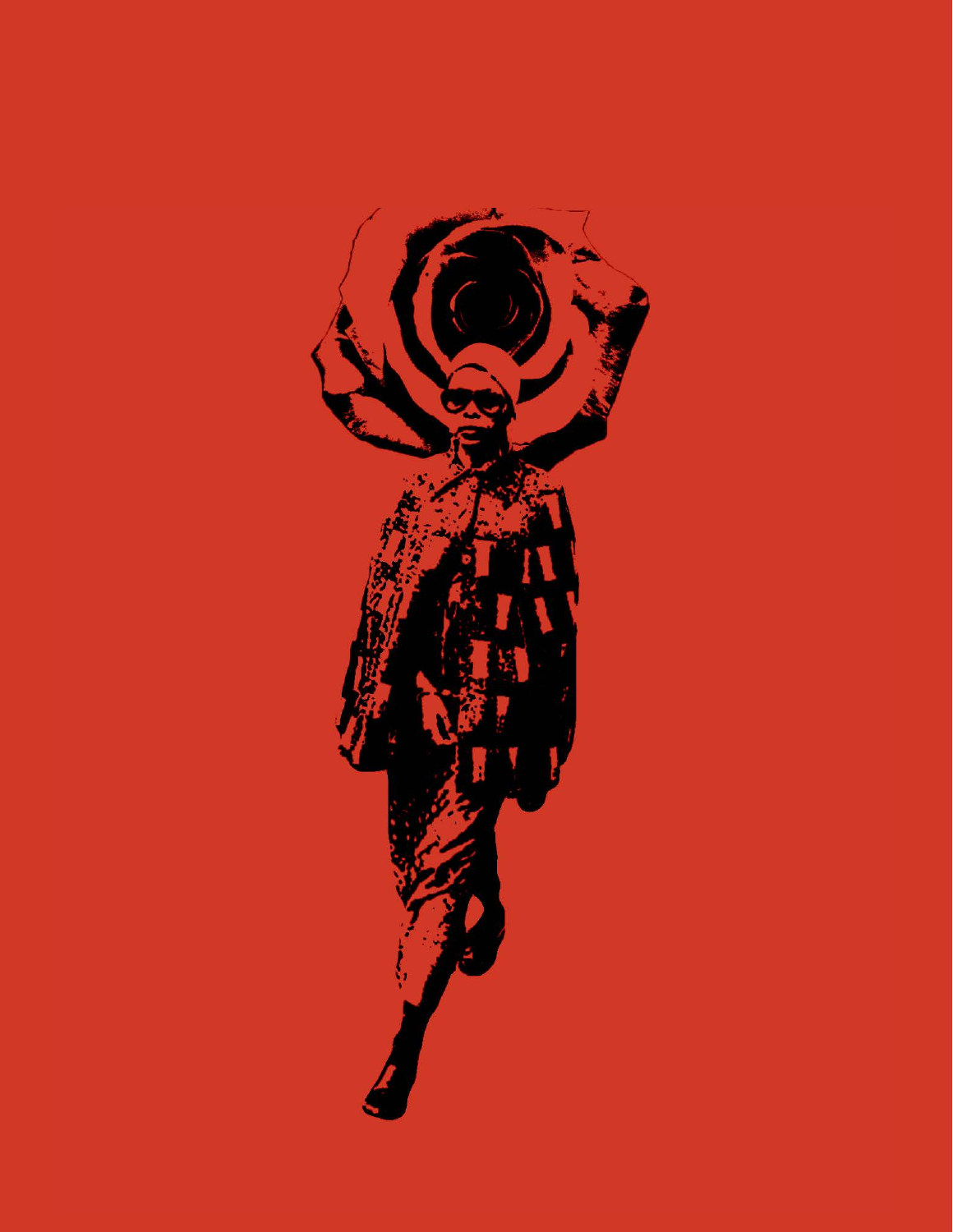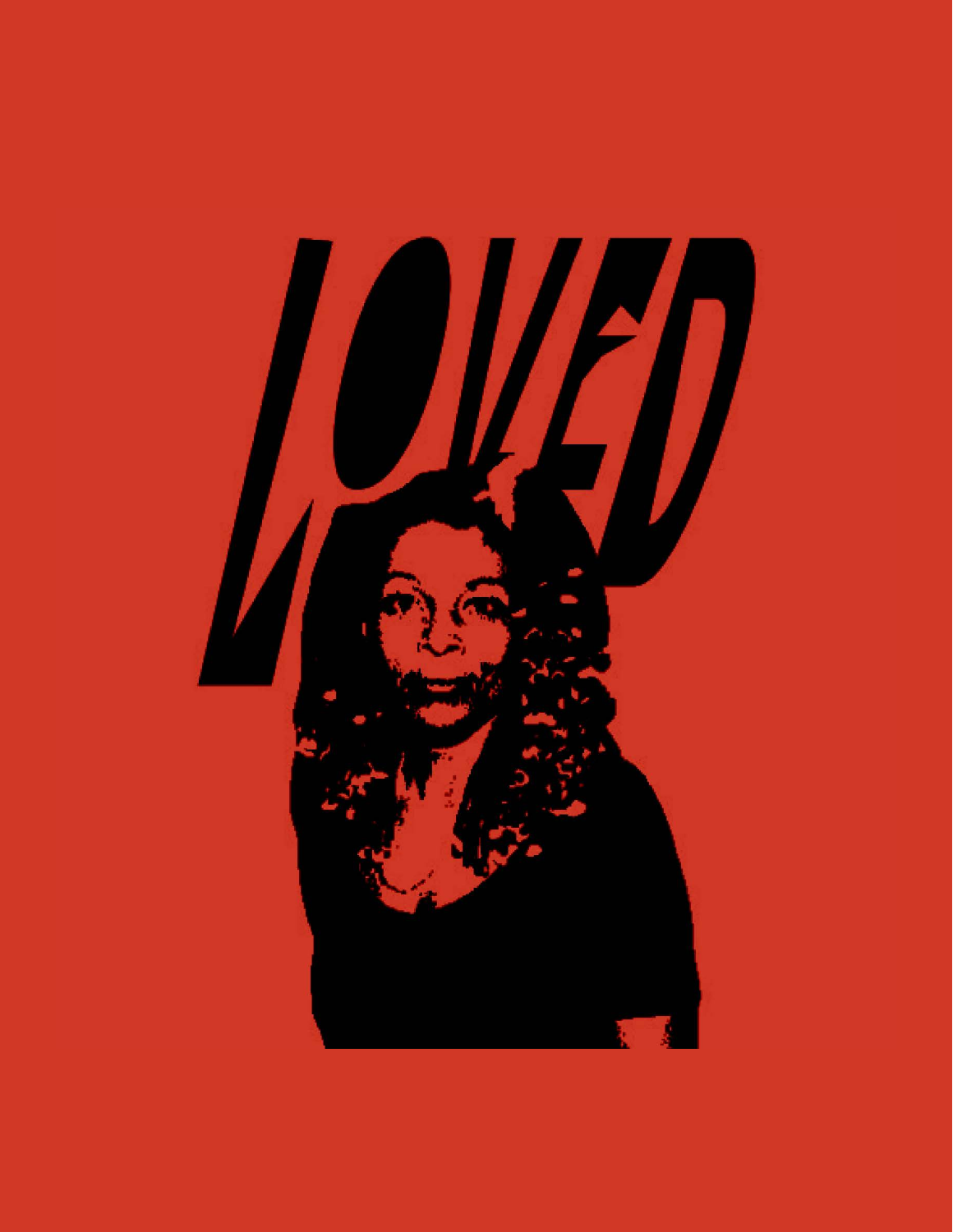

"ON EVERY LEVEL THE US GOVERNMENT WAS RUN BY THE RICH. I WANTED TO JOIN AN ORGANIZATION THAT WANTED OUR WHOLE GOVERNMENT TO BE COMPLETELY CHANGED. THE BLACK PANTHER PARTY BELIEVED YOU COULD NOT BE FREE UNDER THE SAME SYSTEM BASED ON RACISM AND CAPITALISM."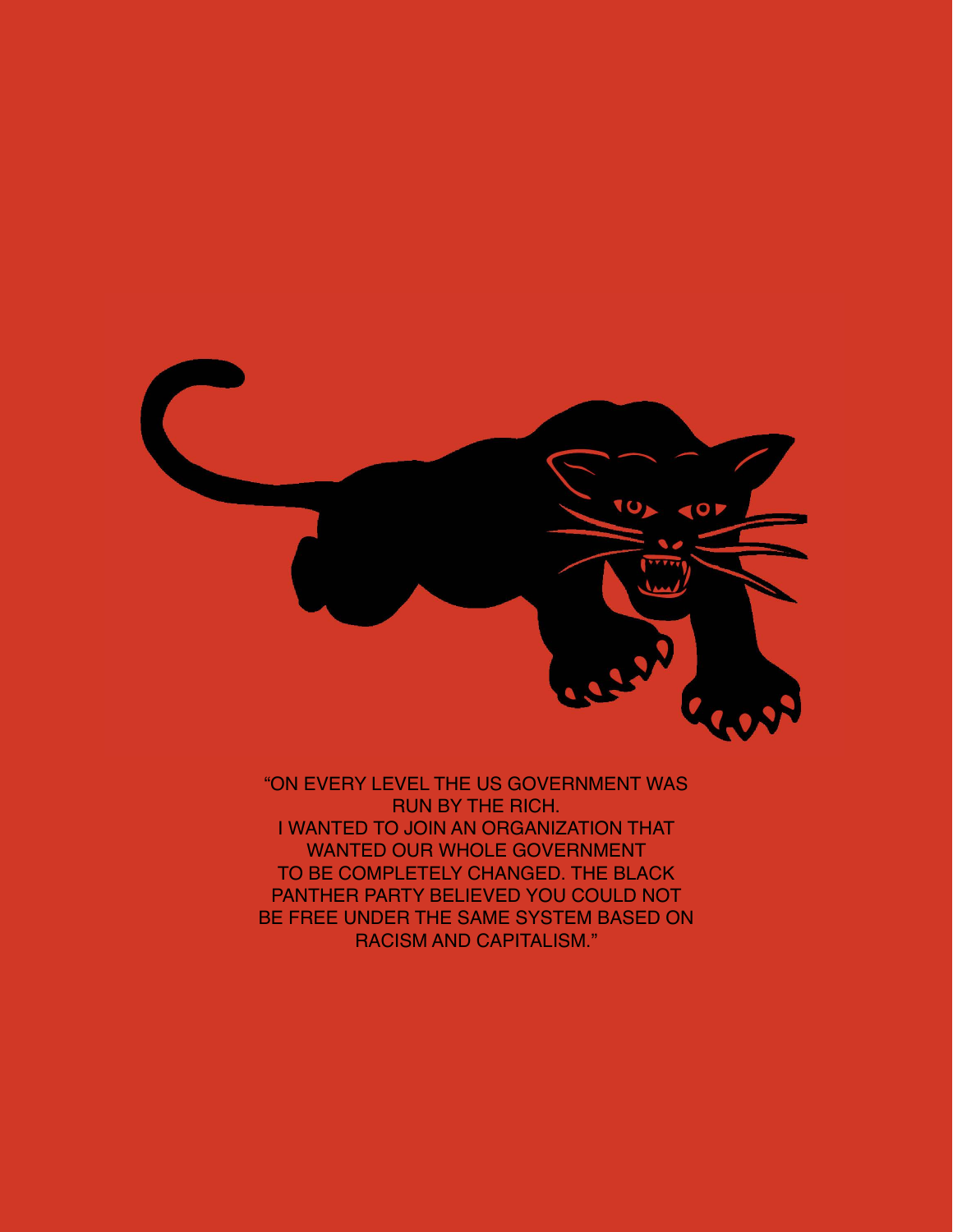In every aspect, it was difficult for the Black Panther Party to maneuver as a unit due to the surveillance and misrepresentation used by the Federal Bureau of Investigation. In my departure from the party to flee these issues, I was still the target of the most extreme types of surveillance. My whole house was bugged. The reason I knew it was bugged was that I was making tapes on recorders and I got a phone call saying

### **STOP MAKING TAPES! POLICE RAIDED MY HOUSE.**

"At this time conspiracies were made against me and members of the Black Panther Party. One of the most common tools for oppression the government used were the conspiracy trials. It happened to so many people."

"I decided to make myself unavailable.. I decided to disappear. I was afraid they would torture me and beat me as they did the Panther 21 member Joan Bird."

### **SHE WAS U N RE COG N IZA B LE.**

# **FBI**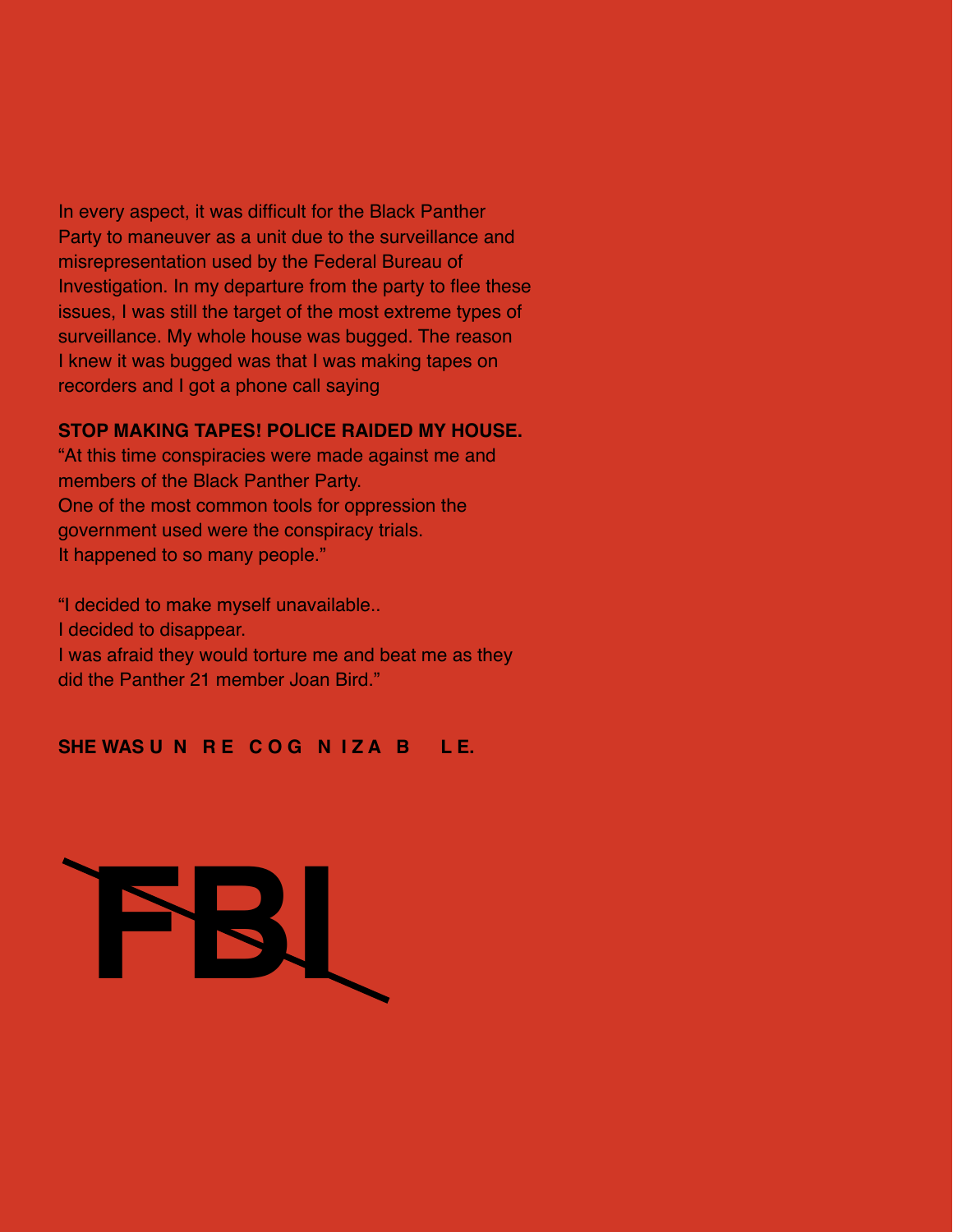## **YES OR NO?**

New Jersey Turnpike - 1973 Three shots enter the body of Assata Shakur. Two officers are murdered. Assata Shakur alongside Zayd Shakur and Sundiata Clark were driving when stopped by two officers, Werner Foerster, and James Harper. "We stopped to eat at a Howard Johnson's when we left shortly after we were stopped by police. We did not think the situation would escalate to shooting. "The police started to question me and said put your hands where I can see them and he had a gun in my face." In a matter of seconds.... "I WAS SHOT" "The bullet is still there"

### **-EVERY POLICE OFFICER IN NEW YORK AND LOS ANGELES WAS LOOKING FOR JOEANNE CHESIMARD.**

"They took me to a hospital and controlled who visited me and I was guarded" -EVERYDAY WOULD BE YOUR LAST " I opened my eyes and I tried to adjust to the light, and I saw something next to me when opened my eyes I realized it was a plastic bag, Inside that plastic bag was ZAYD." -If you don't tell us what we want to know, this is what's going to happen to you.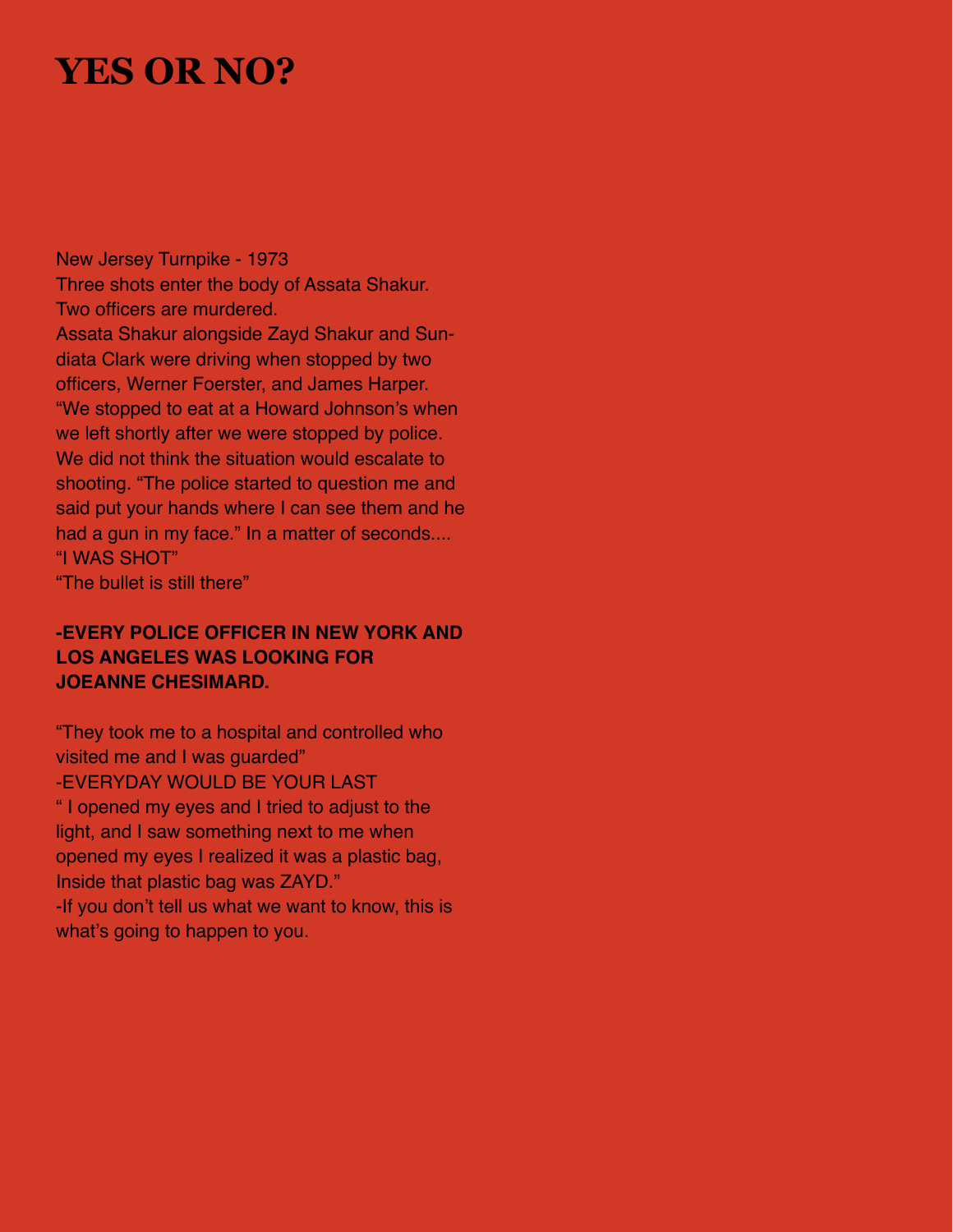Assata Shakur was convicted under the Interstate Compact Agreement. She was transferred to Alderson West Virginia to a prision within a prison. "I was the only Black woman in a prison with the Aryan Sisterhood, people who gave Hitler the salute and the Manson Family." "I was sent to Clinton Prison for Women in the Maximum Security section,

"I DECIDED IT WAS TIME TO ESCAPE.. AND THAT'S WHAT I DID"

"IT WAS A CLEAN ESCAPE, I WANTED TO FIND SOMEWHERE I WOULD HAVE A CHANCE TO BE WITH MY DAUGHTER, NOR-MALIZE MY LIFE, CONTRIBUTE TO WHAT WAS HAPPENING TO THIS PLANET."

**I**

**DECIDED I WOULD**

**COME TO**

**CUBA.**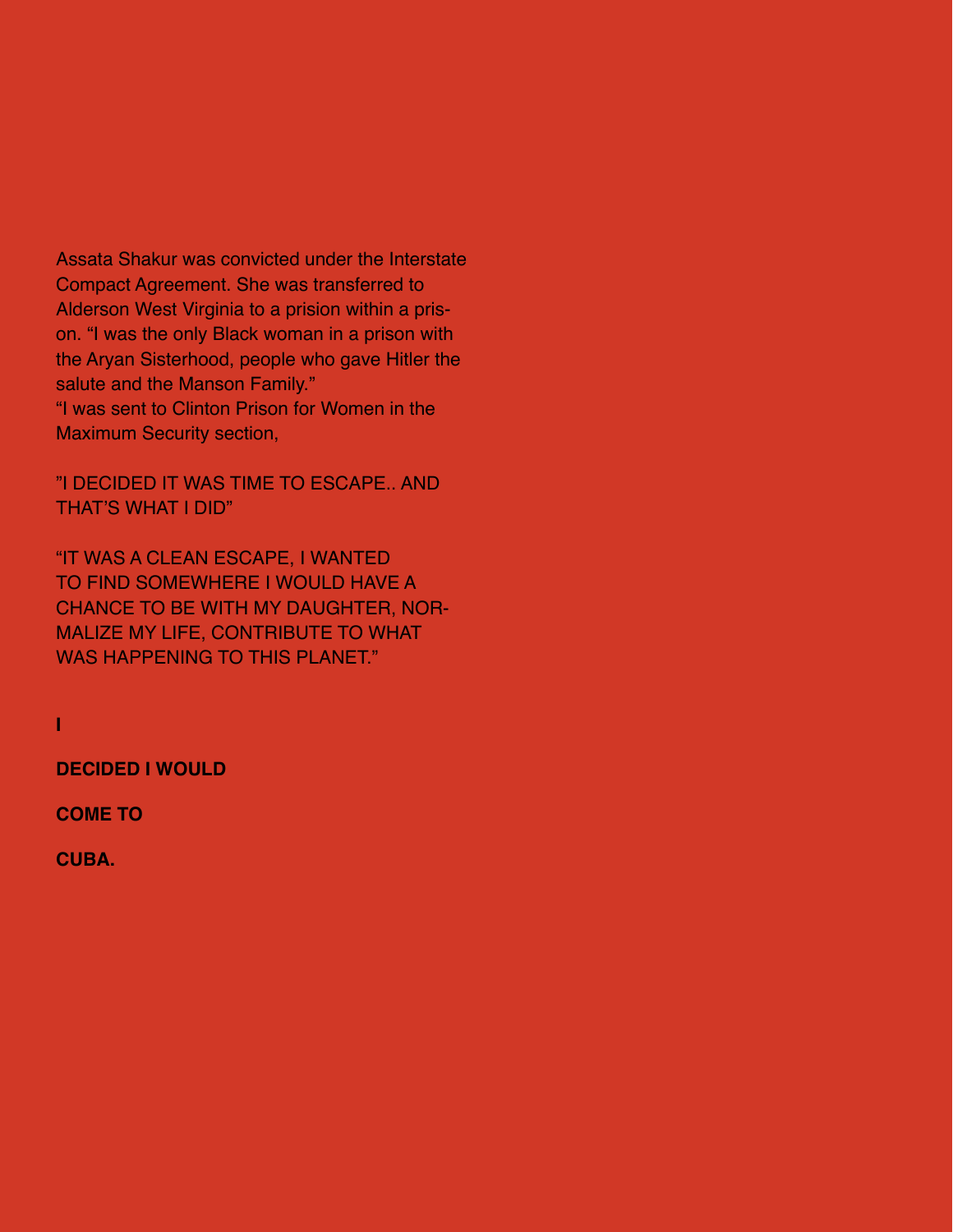## **LEONARD PELTIER**

Raised amongst the pride, education, and culture of the Lakota & Anishinabe Tribe of North Dakota, Leonard Peltier became to what a majority of Indigenous believed to be an icon and a savior to the preservation of the American Indian Culture. As an adolescent, Peltier became aware and infused with the traditions of his tribe from the perspective of his grandparents and Elders.

### **A S S I M I L A T I O N**

Leonard's concern with the marginalization of the tribes across America heightened in 1953 as a direct result of government and law enforcement figures carrying out systems to remove the essence of Indian culture. Children were given identical hair cuts and washed as if they needed a readjustment to American society. These operations were one of many attempts to control the Indian population and remove them from their homes and land.



**T R I B E S - JOBS - HOMES - WERE PROMISED IF THE NATIVE AMERICANS DID NOT AGREE THEY WOULD RECEIVE NO SOCIAL SERVICE VOUCHER TO BUY FOOD**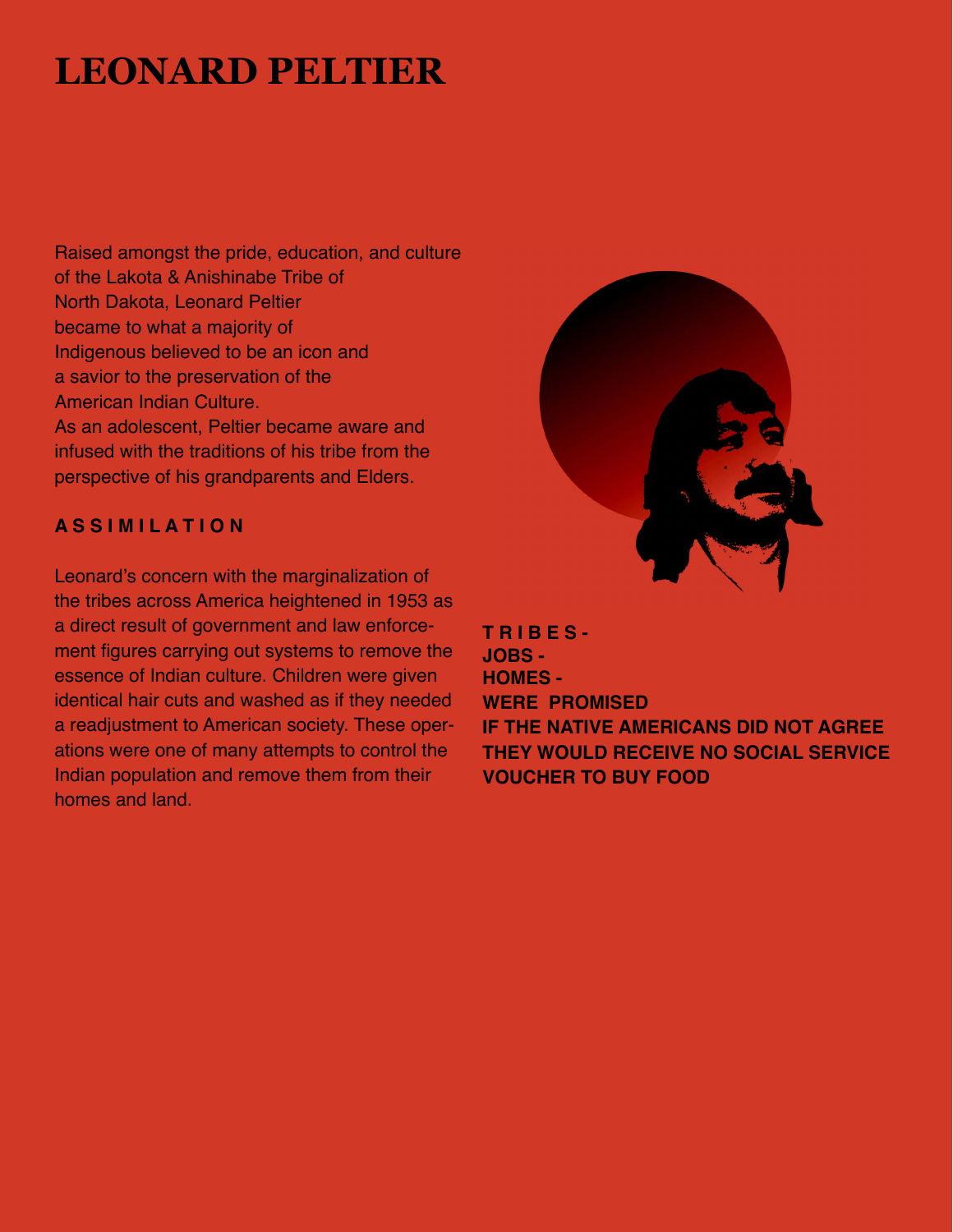Black Hill was sacred land for the tribes.

What was discovered was the governments action to take their lands in the form of exploitation. According to corporate records, mining companies would take at least three and a half billion dollars of gold from the land.

### **H I S T O R Y**

Around 1874, General Custard took geologists to the tribe's land. What they found were resources of natural minerals and wanted to take advantage of the land. The FBI conspired to deal with AIM in a militant manner.

**CARGINAL**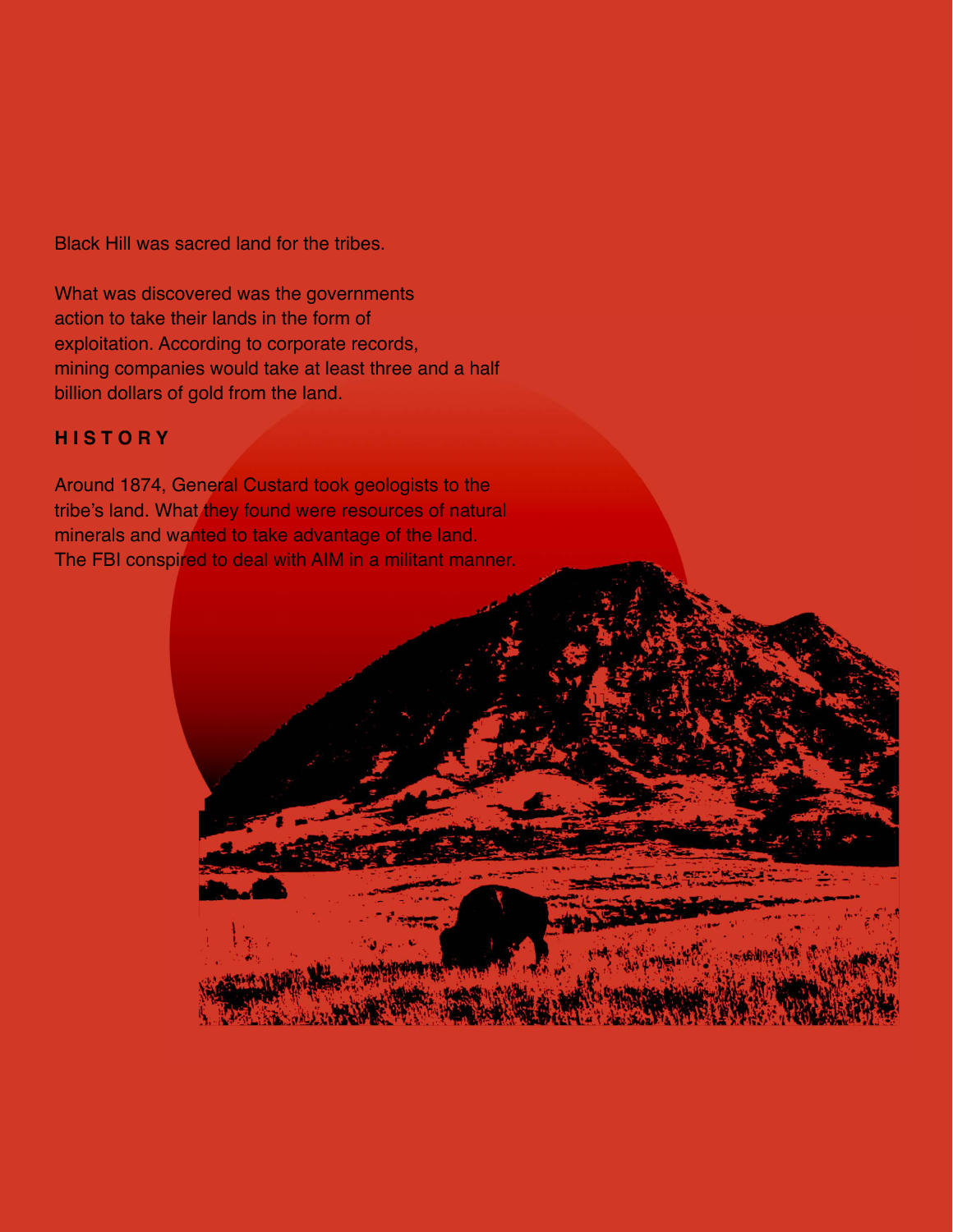

"WE made a decision to go back to the Pine Ridge Ranch and show our presence"

**WANTED** to help build our community

"We wanted to build our economy because we knew that was the only way to be self-sufficient"

"We had to have our businesses, we started building our community gardens"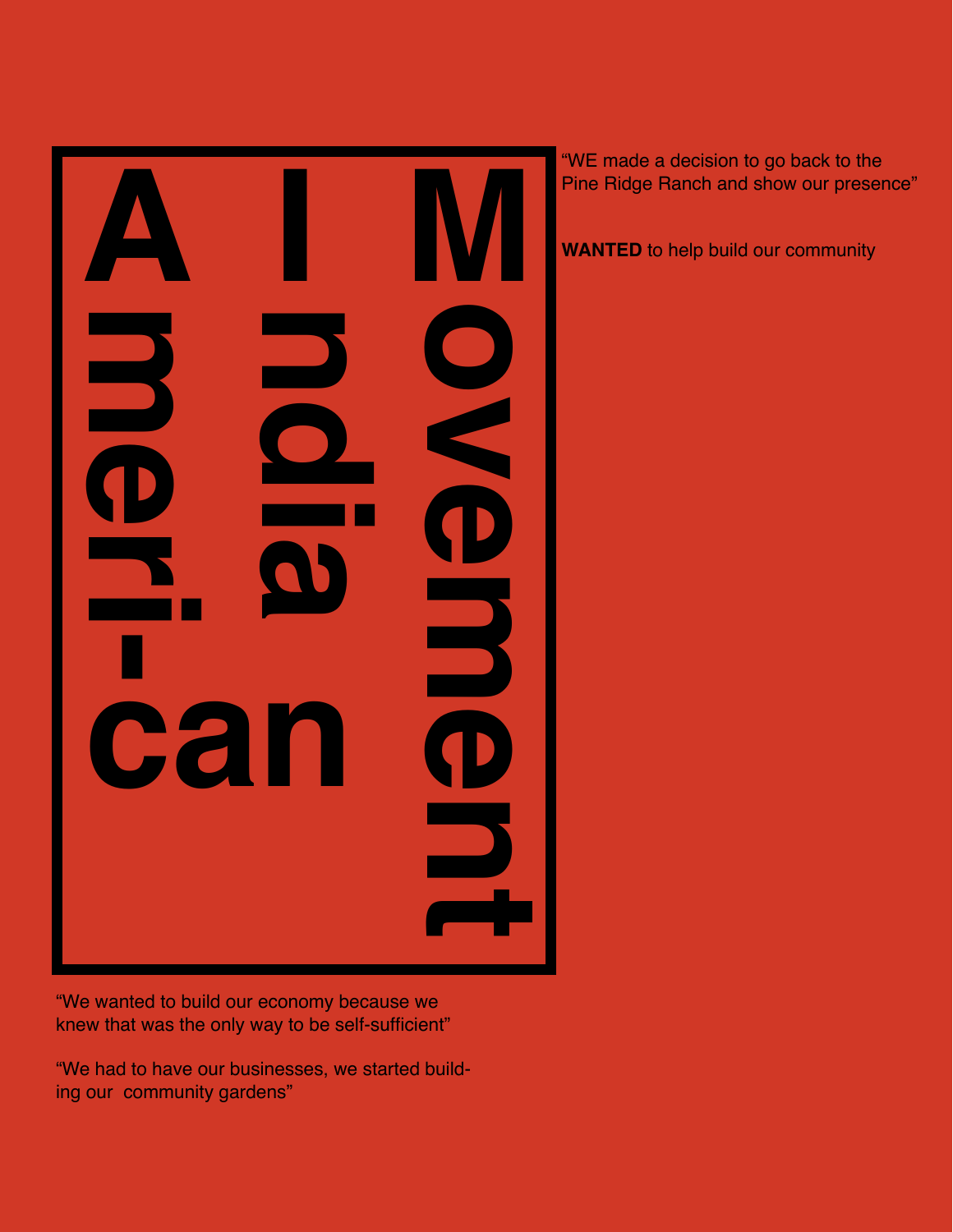

- MENOMINEE TRIBE - K L A M A T H T R I B E TURTLE MOUNTAIN CHIPPEWA

1958 - 1959 termination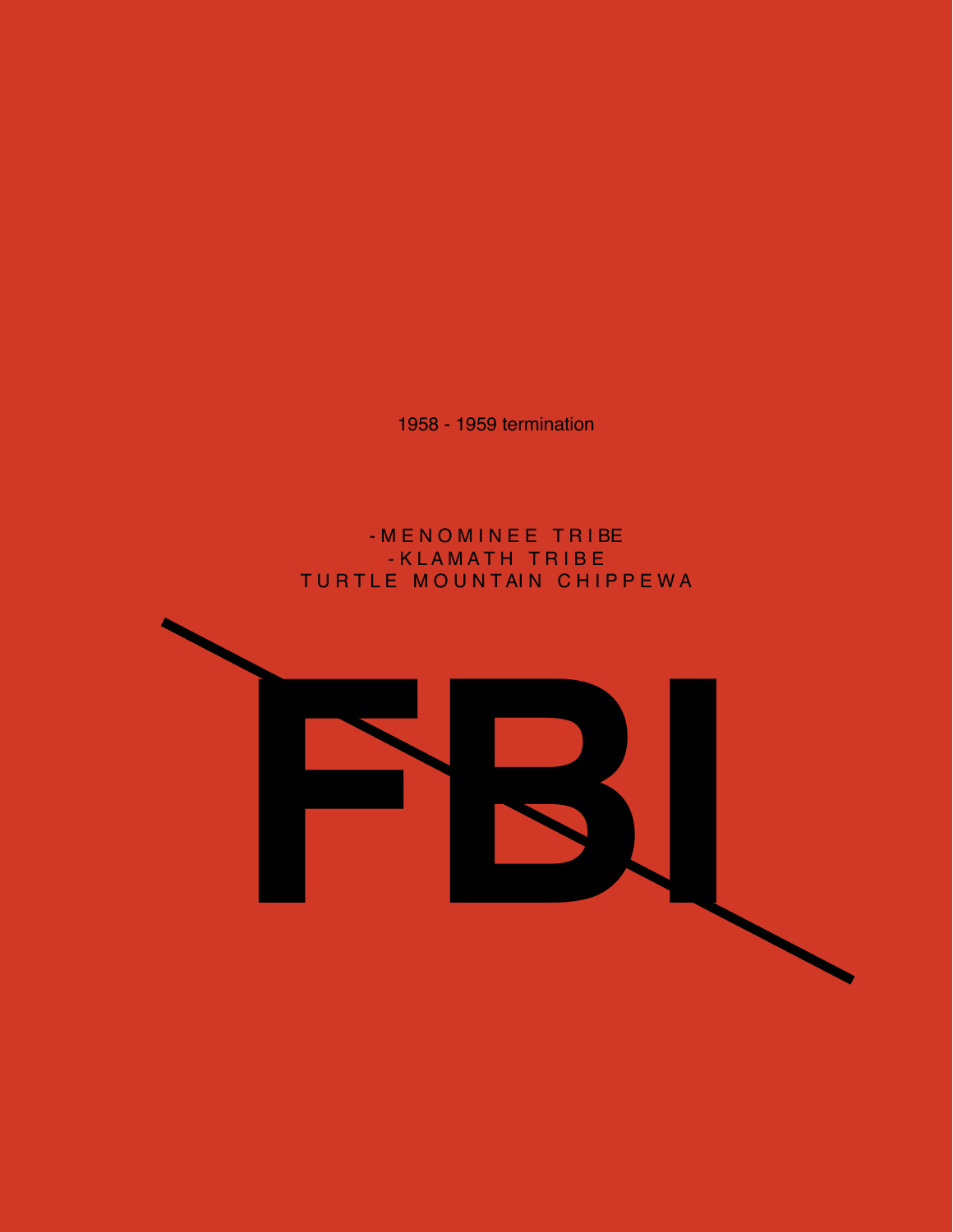### **JUNE 1 THE OGLALA CHEIFS WROTE TO THE GOVERNMENT TO BECOME A SOVREIGN NATION.**

The FBI conspired the need to assault the areas occupied by the tribe.

Two agents went out to look for Jimmy Eagle, they were told he might be in a red vehicle.

"There was a shooting at Jumping Bull House, and we wanted to protect our people"

"Because of this all of the tribes of the Sioux Nation got together and demanded that the FBI leave the Pine Ridge area.

"I felt relieved that Dino was found unguilty" Peltier was convicted under an anti Indigenous judge under a mysterious transfer of the case which militated for a conviction.

"They produced fake documents from an imaginary person against me"

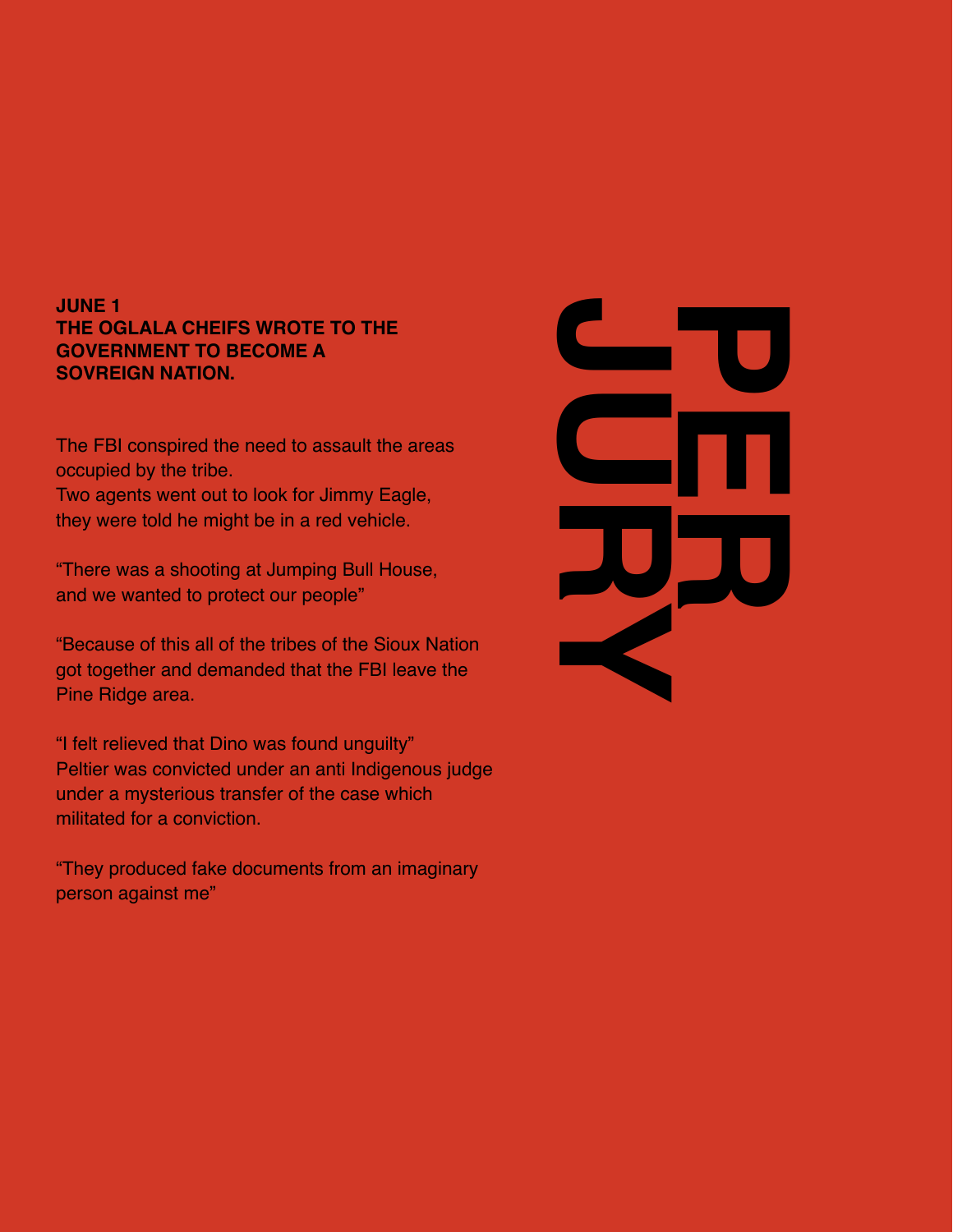## **ANA BELEN MONTES**

Growing up in a family of military personnel, Ana Belen Montes was no stranger to how the U.S. government interacted with the

affairs of other countries.

She became apart of the ranks in the Defense Intelligence Agency.

Noted as a "no non-sense official, Montes was given the position to travel to Cuba to study the Cuban military.

Montes discovered the atrocious plans of the U.S government against Cuba. .

Montes communicated with the Cuban Intelligence Service through encrypted messages and received her instructions through shortwave encrypted transmissions from Cuba.

In addition, Montes communicated by coded numeric pager messages with the Cuban Intelligence Service by public telephones located in the District of Columbia

and Maryland. The codes included 'I received a message' or 'danger.

"We have displayed intolerance and contempt toward Cuba for most of the last four decades. We have never respected Cuba's right to make its journey towards its ideals of equality and justice. I do not understand why we must continue to dictate how the Cubans should select their leaders, who their leaders cannot be, and what laws are appropriate in their land. Why can't we let Cuba pursue an internal journey, as the United States has been doing for over two centuries?"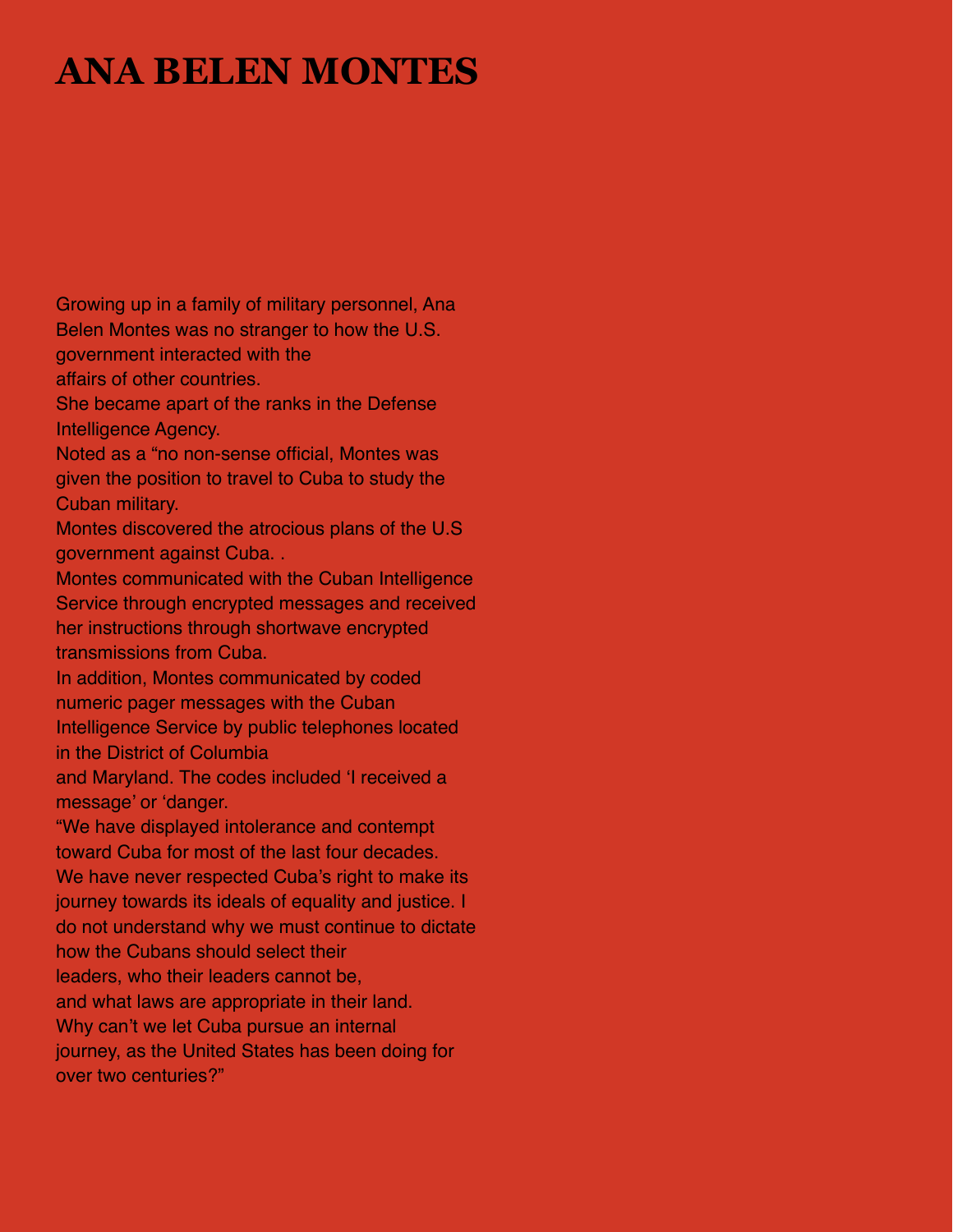